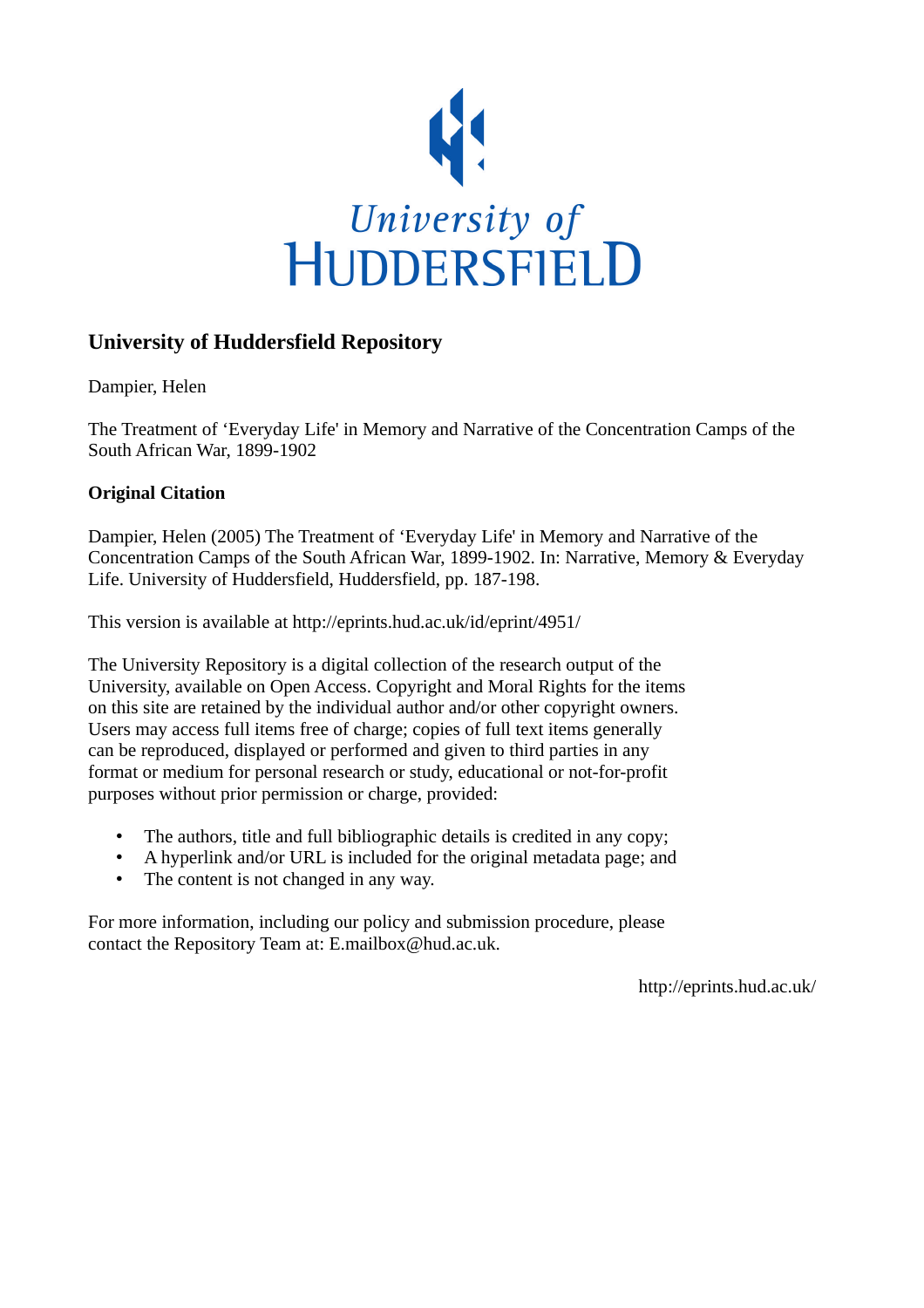# 20 The Treatment of 'Everyday Life' in Memory and Narrative of the Concentration Camps of the South African War, 1899- 1902 HELEN DAMPIER

This paper considers the idea of 'everyday life' in Boer women's narratives of the South African War concentration camps in three published collections of camp testimonies. A striking feature of these collections is their absence of memories about ordinary daily life in camp. The focus in women's camp narratives is largely on the brutal mistreatment of Boer women and children by the British. This is part of a wider pattern evident in Boer women's camp accounts, which frequently testify to 'identical' incidents, share formulaic narrative schemes and replicate stock phrases, thus exhibiting what Gillis has called "memory work" (Gillis, 1994). The absence of the 'everyday' in camp narratives is symptomatic of the close relationship many of these accounts had with the growth of Afrikaner nationalism, particularly in the late 1930s.

 The lack of memories about mundane, daily aspects of camp life bears out Vogelsang's argument that re/creating history in the context of nation building encourages people to remember only the traumas they suffered under past regimes (Vogelsang, 2002). In 'remembering' the South African War concentration camps, women testimony writers 'forgot' about ordinary people going about the daily, domestic camp life in favour of memories of suffering and victimhood that fitted with nationalist objectives. Some of the repeated incidents and shared memories in three collections of testimonies are examined here to explore what counted as 'worthwhile' memory in the quest for a useable nationalist past. It is first necessary to contextualise Boer women's accounts by briefly outlining the war, the camps and their political afterlife. I then consider some definitions of everyday life in relation to the three collections under discussion, and examine how 'everyday life' has been 'forgotten' in favour of politicised memories that serve nationalist purposes. I consider how formulaic narratives about illness, suffering and death replaced the 'everyday' in women's camp testimonies.

187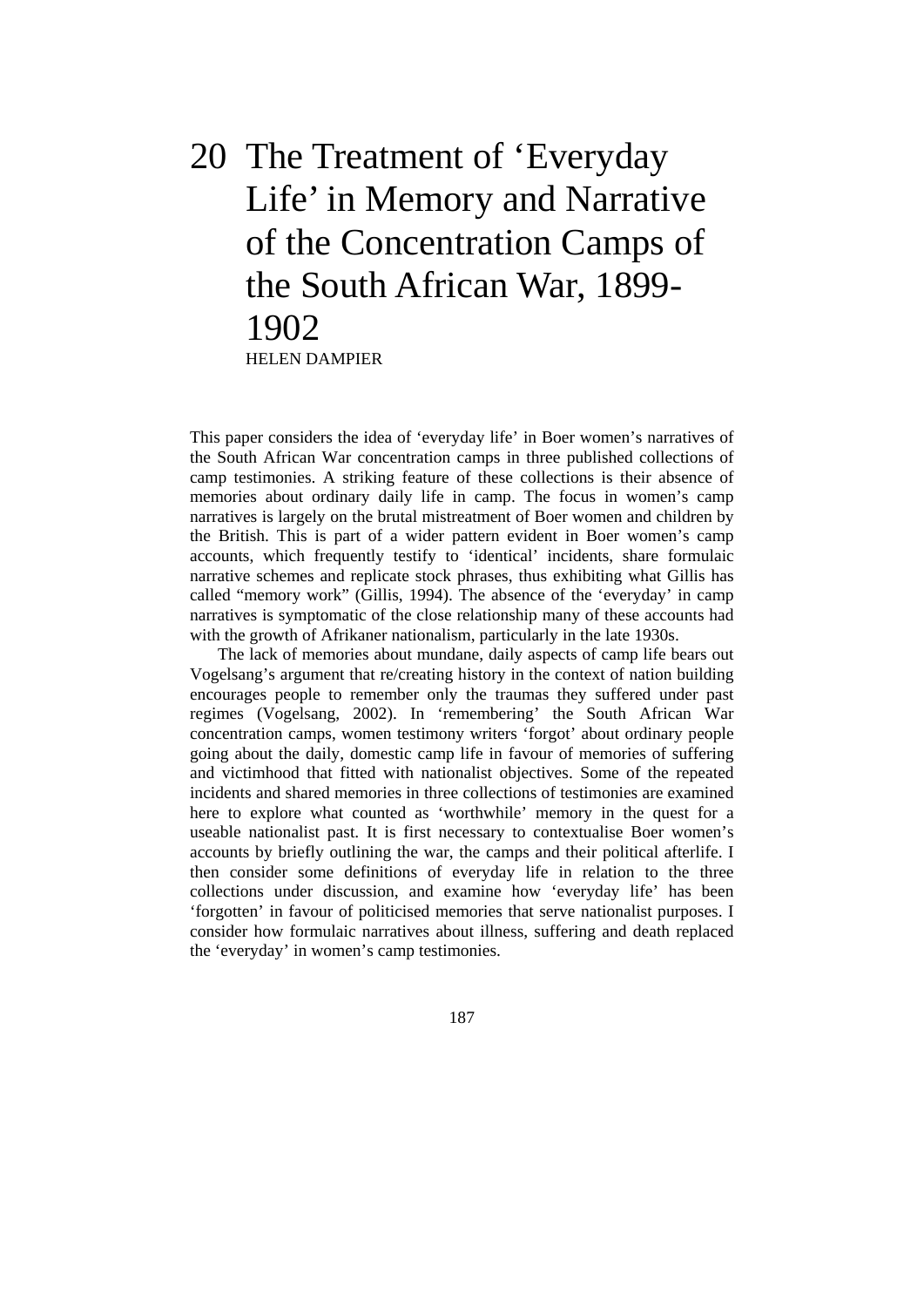#### **The Narrative Context: The War, the Camps and Women's Testimonies**

*\_\_\_\_\_\_\_\_\_\_\_\_\_\_\_\_\_\_\_\_\_\_\_\_\_\_\_\_\_\_\_\_\_\_\_\_\_\_\_\_\_\_\_\_\_\_\_\_\_\_\_\_\_\_\_\_\_\_\_\_\_\_\_\_\_\_\_\_\_* 

During the South African War, fought between 1899 and 1902 between Britain and the Boer Republics of the Transvaal and the Orange Free State, the British military authorities established concentration camps to accommodate Boer women and children who had been rendered homeless by the scorched earth policy used to deprive Boer commandos of food and other resources. By the end of the war, about 27,000 Boer children and women had died in the camps, with a large majority of about 22,000 of these deaths occurring amongst children, particularly children under five. Death was caused mainly by disease as virulent strains of measles, pneumonia, typhoid and enteritis raged through the camps, and this was exacerbated by poor sanitation, inappropriate feeding, and lack of access to clean water, factors greatly influenced by the hurried and haphazard establishment of the camps, rather than a result of deliberate neglect. These camps cannot in any way be equated with Nazi death camps of the Second World War, which deliberately sought to exterminate inmates. Deaths in the South African camps were not the result of an intentional, genocidal project on the part of the British authorities, although this is frequently how they have been represented. The concentration system was based on controlling, regulating and institutionalising everyday life as it sought to organise the several thousand women and children who populated each camp, and was not aimed at the destruction of the Boer people.

 In the period immediately following peace in June 1902, a wave of publication of women's accounts of their war and camp experiences emerged. Emily Hobhouse's *The Brunt of the War and Where It Fell*, which contained brief women's testimonies she had collected during her relief work in the camps, appeared in late 1902 and was followed by a spate of other accounts. From the 1910s onwards, Afrikaans magazines such as *Die Brandwag* [The Sentinel, founded in 1910] and *Die Huisgenoot* [The Home Companion, founded in 1926] were established to popularise the language, and encouraged women to write in and contribute accounts of their concentration camp experiences. These accounts focused strongly on the legacy of suffering endured by the Afrikaner people, and helped to generate the notion that this shared experience of suffering and hardship not only unified and strengthened Afrikaners, but could provide them with a history of solidarity on which to build an independent future state. Post-war women's published war and camp accounts played an increasingly formative role in the development of an Afrikaans cultural nationalist movement, especially during the late 1930s. As Stanley has observed, Boer women's testimonies "served *political purposes* by testifying within the framework of a nationalist political position *contra* the British imperialist one – the authors were all women committed to a nationalist and republican cause" (Stanley, 2005: 116, original emphases).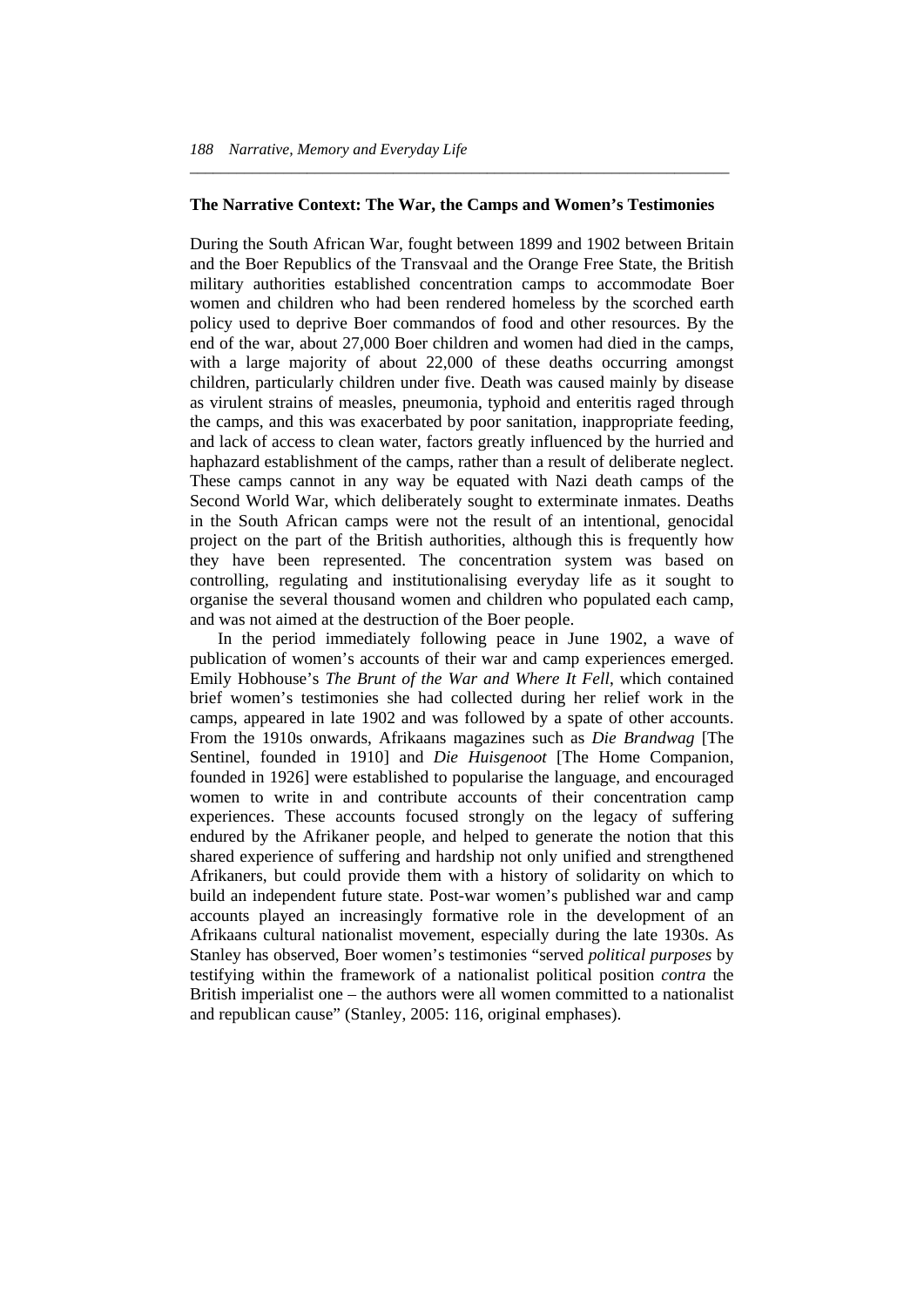Subsequent to the camp accounts published immediately after the war, and the shorter magazine testimonies of the 1910s and 1920s, there have been sporadic surges of publication since, usually coinciding with moments of political significance and public interest. Many of Boer women's camp testimonies or collections of testimonies were published by *Nasionale Pers*, a group of publishing companies linked to the National Party, and these publications were frequently promoted, bought and distributed by women's National Parties and organisations. The three main collections of women's camp narratives, discussed here, are Hobhouse's *War Without Glamour* (1927), Neethling's *Mag Ons Vergeet?* [May We Forget?] (1938), and Postma's *Stemme Uit Die Verlede* [Voices From The Past] (1939).

*\_\_\_\_\_\_\_\_\_\_\_\_\_\_\_\_\_\_\_\_\_\_\_\_\_\_\_\_\_\_\_\_\_\_\_\_\_\_\_\_\_\_\_\_\_\_\_\_\_\_\_\_\_\_\_\_\_\_\_\_\_\_\_\_\_\_\_\_\_\_* 

*War Without Glamour*, introduced and edited by Emily Hobhouse, presents the testimonies of 31 Boer women, many of them well-known and influential, who describe their first-hand wartime experiences. *Mag Ons Vergeet?* contains 29 testimonies collected and edited by Mrs Neethling, who herself was a camp inmate for a time. *Stemme Uit Die Verlede* gathers together 39 women's testimonies, with some in the form of statements sworn before a magistrate. Both *Mag Ons Vergeet?* And *Stemme Uit Die Verlede* were republished in the late 1930s, when Afrikaner nationalism was experiencing a period of unprecedented growth. This period saw a surge in the re/publication of women's camp accounts that depicted the camps as places where Boers had been subjected to oppression and mistreatment by the British, but where ultimately the Boer people's stoicism, bravery and patriotism had prevailed, paving the way for the emergence of a powerful and united Afrikaner nation, ready to re/claim *ons land*, our land, which was ostensibly achieved in the National Party election victory of 1948. *Mag Ons Vergeet?* and *Stemme Uit Die Verlede* are inextricable from the nationalist context of their production, publication and distribution, and while *War Without Glamour* predated the fierce Afrikaner nationalism of the late 1930s and Hobhouse herself was not an Afrikaner nationalist, many of the contributors to her collection were active in nationalist circles.

#### **'Everyday Life' in Boer Women's Testimonies?**

For Highmore, the idea of the everyday "points (without judging) to those most repeated actions, those most travelled journeys, those most inhabited spaces that make up, literally, the day to day. This is the landscape closest to us, the world most immediately met". (Highmore, 2002b:1), an approach confirmed by Bovone's proposal that, "The term 'everyday life' brings to mind daily rhythm: it would literally mean 'that which happens every twenty-four hours'" (Bovone, 1989:41). From this viewpoint, extraordinary events such as natural disasters or wars do not readily seem to be part of the 'everyday'. However,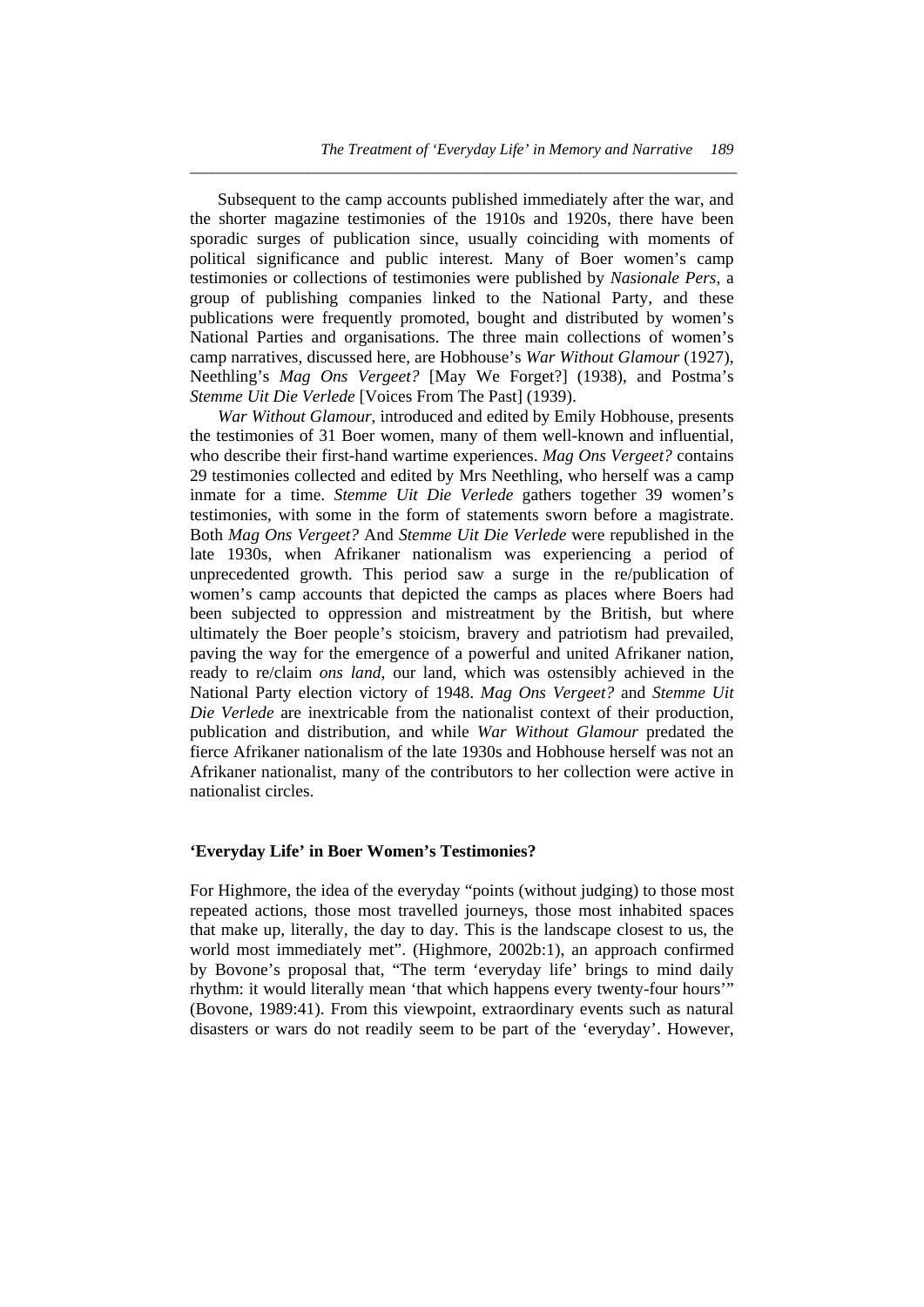'ordinary' and 'extraordinary' are socially constructed categories and the content and meaning of everyday life are culturally determined. Highmore goes on to point out some of the complexities associated with the concept:

*\_\_\_\_\_\_\_\_\_\_\_\_\_\_\_\_\_\_\_\_\_\_\_\_\_\_\_\_\_\_\_\_\_\_\_\_\_\_\_\_\_\_\_\_\_\_\_\_\_\_\_\_\_\_\_\_\_\_\_\_\_\_\_\_\_\_\_\_\_* 

Everyday Life is a vague and problematic phrase. Any assumption that it is simply 'out there', as a palpable reality to be gathered up and described, should face an immediate question: whose everyday life? […] To invoke the everyday can be a sleight of hand that normalises and universalises particular values, specific worldviews. (Highmore, 2002a: 1)

In addition, those who experience the 'extraordinary' – wars or natural disasters – still have to continue with the business of daily life, although in dramatically changed circumstances, and so what constitutes 'everyday life' becomes both modified and structured by changed social conditions. If 'everyday life' is interpreted as Bovone's "daily rhythm", the ordinary, routine practices that make up day-to-day existence, such as sleeping, walking, working, cooking, eating, family life and socialising in the extraordinary conditions of wartime South Africa, then there is very little, if any, writing about everyday wartime life in Boer women's narratives.

 Interestingly, while the testimonies in the three collections under discussion do not narrate details of what was 'everyday life', this stands in contrast to the many photographs that have been archived and which do testify to the ordinary domestic routines around which camp life was organised. Photographs show families with their possessions posing for pictures outside their tents, children attending school or catechism classes, and camp inhabitants playing sport, cleaning, working, cooking, at Sunday church services and receiving rations. Many of these photographs were taken by travelling photographers at the request of camp inhabitants themselves, often to send to absent relatives. While these photographs, like testimonies, are situated in a particular historical context and can be read in a variety of ways to deconstruct their multiple meanings, they were nevertheless taken at the time in the context of the war, and were thus less subject to the retrospective re/working so evident in women's testimonies.

 The three collections under discussion, and also the wider number of archived testimonial writings purport to present the stories of 'ordinary' suffering Boer women, who are presented as wronged mothers who stoically bore 'the brunt of the war'. However, they display a curious silence about the commonplace aspects of camp life such as cooking, cleaning, childcare, schooling or socialising, although for most women these activities would have taken up the majority of their time. Instead, the testimonies conform to a grand narrative: each is structured in a similar way, and there are specific incidents and emphases that recur across the accounts. Hobhouse took these similarities as a confirmation of the veracity of the women's accounts, but there is another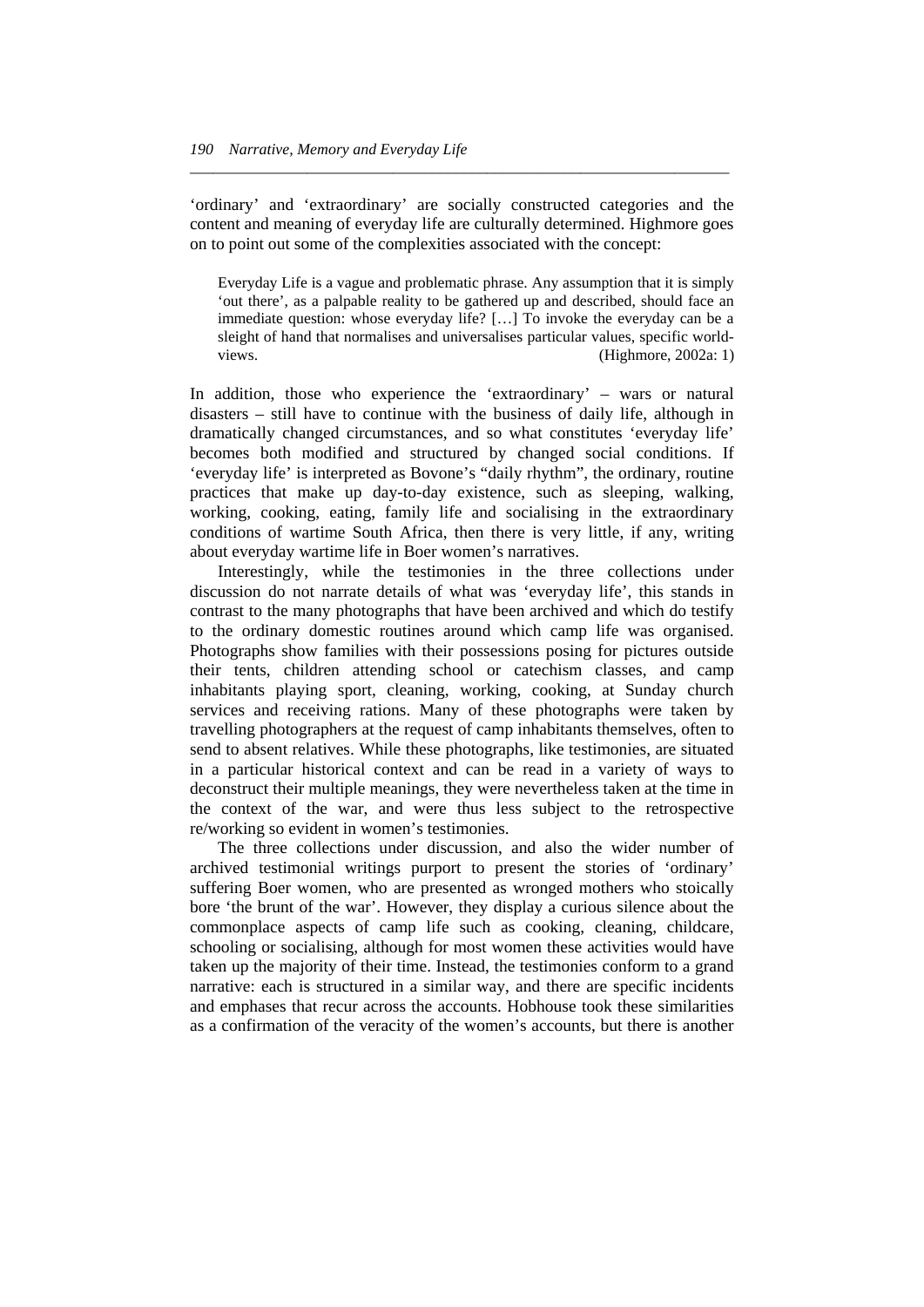way of reading these similarities. By the time women's accounts were being published, many of them as a more-or-less explicit part of the Afrikaner nationalist project, only 'certain' narratives about the camps were encouraged into the public domain. Writing about memories of trauma, death and hardship with an overtly political anti-British tone were favoured.

*\_\_\_\_\_\_\_\_\_\_\_\_\_\_\_\_\_\_\_\_\_\_\_\_\_\_\_\_\_\_\_\_\_\_\_\_\_\_\_\_\_\_\_\_\_\_\_\_\_\_\_\_\_\_\_\_\_\_\_\_\_\_\_\_\_\_\_\_\_\_* 

While these things – trauma, death, hardship – certainly made up part of daily life for *some* women in *some* camps at *certain* times, their ubiquitous appearance in the testimonies suggests that the official nationalist campaign to 'remember' led to a distorted emphasis on only certain types of experiences. For instance, while almost all camp narratives decry the widespread 'murder' of children by starvation and mistreatment in camp hospitals, only a small minority of those women whose stories appear in the three published collections had children who died in camp. These were nationalist women making political capital from the individual losses of others. To illustrate the similarity between women's accounts and the importance of their nationalist context in shaping of these narratives, I now turn to the basic narrative structure of the testimonies. There is a good deal of overlap between this particular cluster of texts, with women repeating, corroborating and reproducing their own and one another's testimonies across the individual accounts and collections. The testimonies tend to focus on four main aspects of war and camp experience  $- (1)$  the capture by British soldiers; (2) the journey to camp; (3) mistreatment by the British in camp, with particular reference to poor or tainted rations, starving children and the murderous camp hospitals; and (4) making sense of these experiences as part of the Afrikaner nation's history of suffering and sacrifice, and a looking forward to a time when these sacrifices will result in national liberation and independence from the oppression of British imperialism. The following extracts from some of the testimonies give a good indication of the themes that dominate all the testimonies in these collections.

#### **The Capture**

On 3 August when I went to my house, I found everything there destroyed. The animals had been cut into pieces while still alive; the yard was painted with blood … everything they could take, they took, and then they set the house on fire.

(Mrs Makwayer in Postma, 1939: 63)

In a moment they [British soldiers] sprang from their horses and beat to death all the animals there were; yes, they did not mind even though the animals crept amongst us, but they beat them dead, they were so cruel; and we must just look on … When they were gone we found nothing but pieces of the pigs.

(Mrs Meijer in Hobhouse, 1927: 45)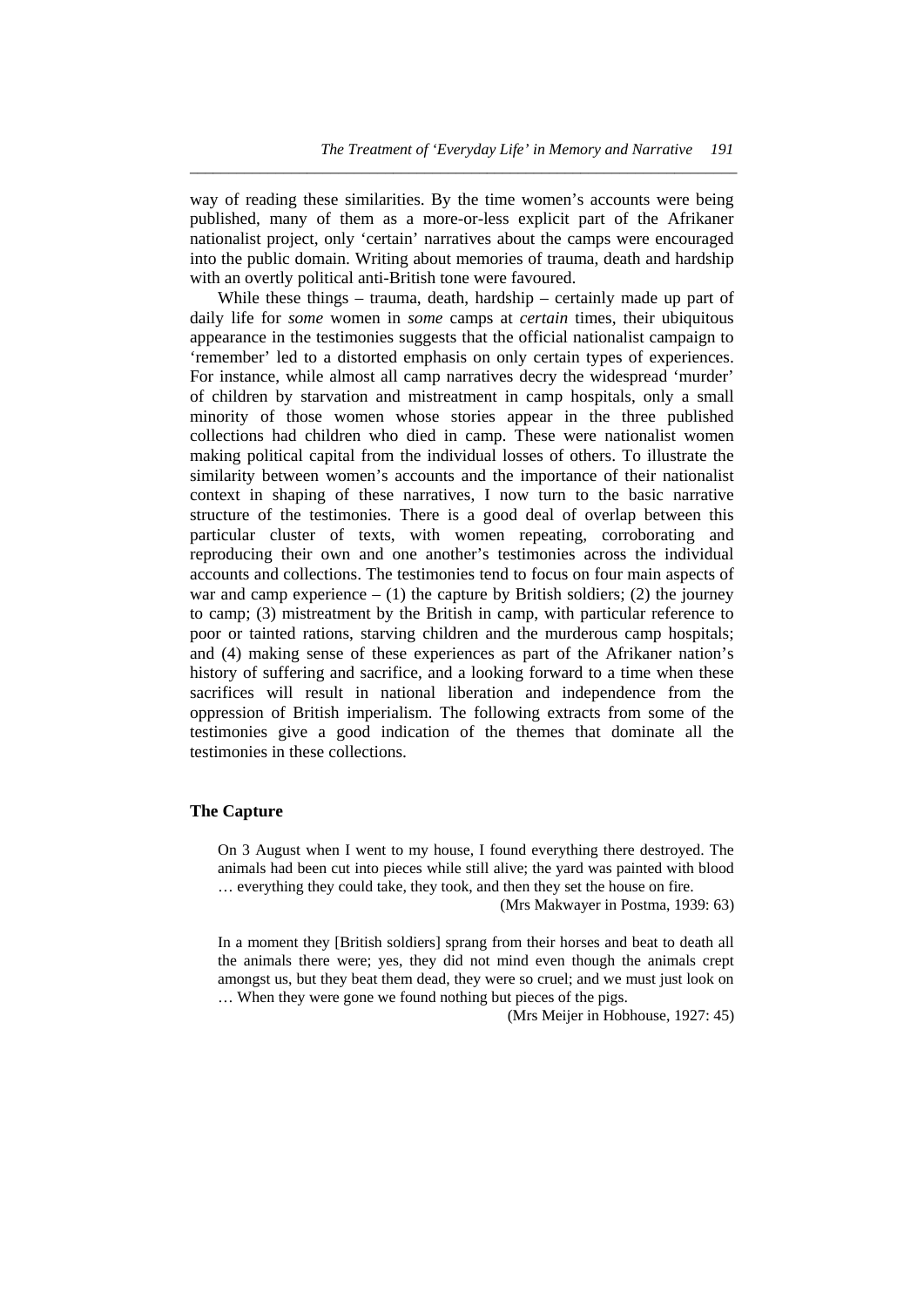It was a terrible sight to see how the so-called civilised people [British soldiers] stabbed heaps of innocent animals to death and destroyed everything they encountered. Pigs were cut up while still alive. With just the clothes on our backs we were transported to the concentration camp.

*\_\_\_\_\_\_\_\_\_\_\_\_\_\_\_\_\_\_\_\_\_\_\_\_\_\_\_\_\_\_\_\_\_\_\_\_\_\_\_\_\_\_\_\_\_\_\_\_\_\_\_\_\_\_\_\_\_\_\_\_\_\_\_\_\_\_\_\_\_* 

(Mrs Le Roux in Postma, 1939: 31)

Interestingly, a large proportion of many of the testimonies devote more space to the capture by the British soldiers and the subsequent journey to camp than they do to camp life itself. The descriptions of capture emphasise the brutality of the British captors as they set about enforcing the scorched earth policy, burning crops and farmsteads and killing farm animals. The killing of animals motif centres on the stabbing and cutting up of livestock, especially pigs, often when still alive, and symbolises the purported savagery of the British. Women's accounts also emphasise their destitution after capture and having 'nothing but the clothes on our backs' is the description most readily given of being left homeless and penniless after British raid and capture.

#### **The Journey**

On the way there [to Brandfort camp] my youngest child died, and the most heartbreaking thing was no white person, but three kaffers had to bury her.

(Mrs Wolvaardt in Postma, 1939: 28)

In three vans and open trucks we left Middelburg … The worst for us was to hear the Kaffirs shouting at us and their provocation at all the stations. We had no way of defending ourselves. We heard the Kaffirs say: 'Boers, that is good enough for you!' Can Afrikanders stand that? Again we trusted the Lord would avenge us.

(Mrs Van Den Berg in Hobhouse, 1927: 31)

We got given nothing to eat until the evening, and then it was raw meat, which we quickly had to cook … We had to sleep next to the wagons without any protection other than our blankets, while the kaffers slept under the wagons and still complained that they were hindered by the crying of our children.

(Mrs Du Toit in Neethling, 1938: 83)

Tales of the journey to the camps are permeated with indignant disapproval about the role of black people in assisting the British with the capture and transportation of Boer women to the camps. Many women express fear and anger at the presence of threatening racial 'others', who have transgressed the racial order by conspiring with the British against their 'rightful' Boer superiors.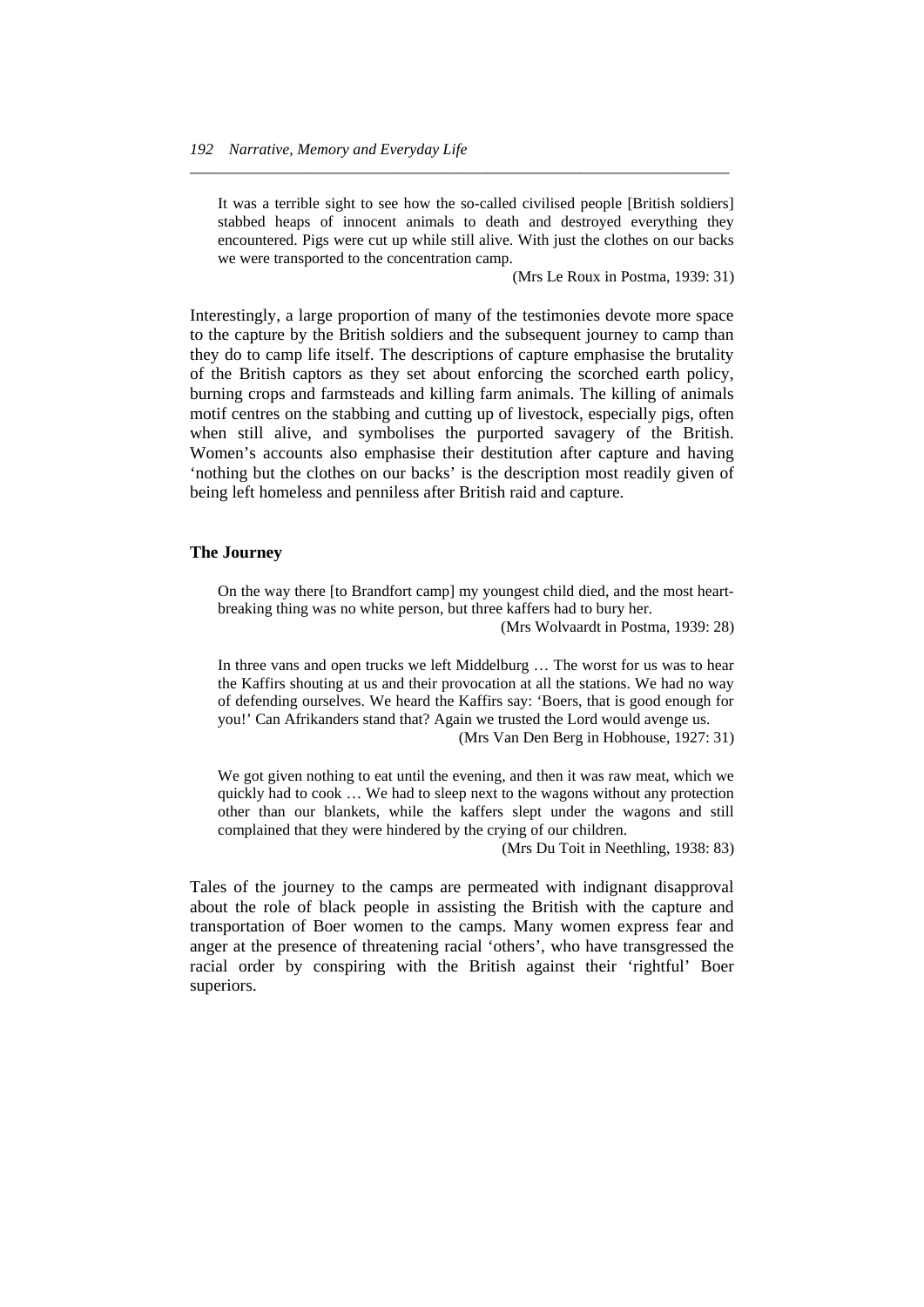#### **Rations and Vitriol**

We got nothing other than corned beef, white bread and black coffee, and there wasn't enough of anything to still our hunger; we nearly died of hunger … We also got blue vitriol in the flour and something else that made red flecks in the bread.

*\_\_\_\_\_\_\_\_\_\_\_\_\_\_\_\_\_\_\_\_\_\_\_\_\_\_\_\_\_\_\_\_\_\_\_\_\_\_\_\_\_\_\_\_\_\_\_\_\_\_\_\_\_\_\_\_\_\_\_\_\_\_\_\_\_\_\_\_\_\_* 

(Mrs Du Toit in Neethling, 1938: 88)

The meat that was given to us, was that of sick animals and in the flour there were pieces of vitriol. (Mrs Alberts in Postma, 1939: 91)

They gave us the meat of sheep that had died of hunger, flour with vitriol and sugar with mouse droppings and acorns in it.(Mrs Greyling in Neethling, 1938: 148)

Great stress is placed in the testimonies on poor, insufficient rations and there are frequent claims that vitriol was added to rations to poison camp inhabitants. The allegation that the British tried to murder Boer women and children by adding hooks to tinned meat is also pervasive. In fact the tinned meat distributed in the camps was imported from America, and the hooks story relates to a particular incident concerning a single tin of corned beef in Pietersburg camp that was found to contain some meat-hooks. The crystals in sugar and flour that were assumed to be vitriol were additives to stop the rations going hard in high humidity. However, these specific stories were generalised, gained currency and repeated as evidence of the British plot to wilfully murder the Boer people.

#### **Starving Children**

Here and there one saw a child sitting up with out-stretched hands and tears streaming, crying 'bread, bread, I am so very hungry'.

(Mrs Roos in Hobhouse, 1927: 126-127)

Many people in the camp were so debilitated by hunger that they had to be taken into hospital. And many people died of hunger in the hospital. Once I asked a child of about twelve years old how he was. He said: 'Fine, but I am almost dying of hunger'. (Mrs Bronkhorst in Neethling, 1938: 22)

My daughters and I know that more than one woman and child literally died of hunger in the murder camps. (Mrs Scheepers in Postma, 1939: 145)

In women's camp narratives, children appear exclusively in relation to starvation, sickness and death. One device used to give impact and authenticity to claims made about hunger and starvation amongst children is the use of children's 'own' direct speech about this. Some children, notably those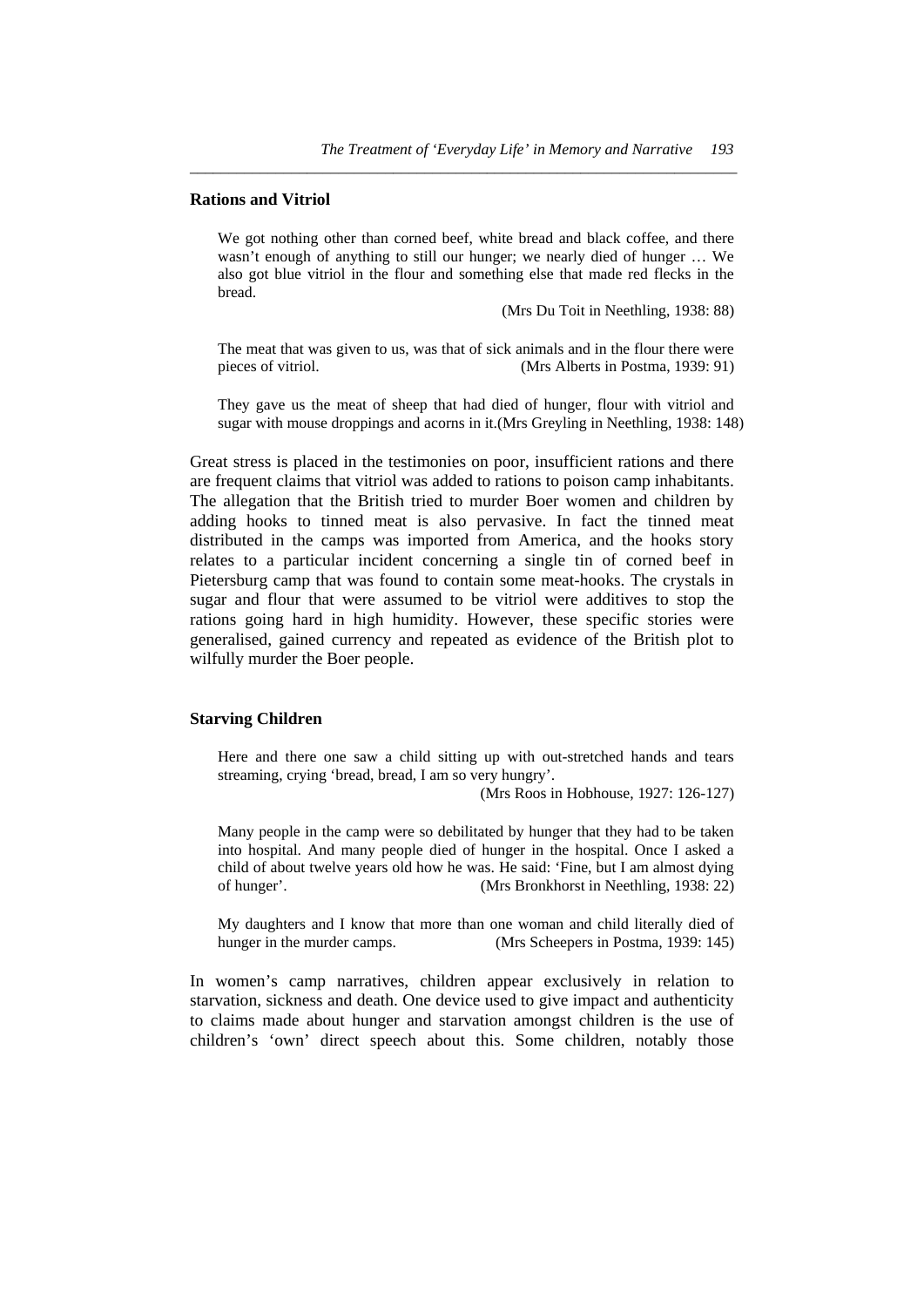suffering from gastro-intestinal diseases such as enteritis, were placed on restricted diets in hospitals to bring the illness under control. Boer women who did not share the same medical culture as the British camp doctors usually regarded these regimes not as a cure but a form of murder.

*\_\_\_\_\_\_\_\_\_\_\_\_\_\_\_\_\_\_\_\_\_\_\_\_\_\_\_\_\_\_\_\_\_\_\_\_\_\_\_\_\_\_\_\_\_\_\_\_\_\_\_\_\_\_\_\_\_\_\_\_\_\_\_\_\_\_\_\_\_* 

#### **Hospitals**

Most of the people who used the doctors' medicine, died. I also lost one child in this manner, but the other children who did not make use of the doctors' medicine, all stayed alive. (Mrs Alberts in Postma, 1939: 92)

The hospital was a place of horror to us, we dreaded it like death, especially the children, who had to be forced to go. (Mrs Viljoen in Hobhouse, 1927: 63)

It was generally known: in the hospital, all the children die, if not of sickness, then of hunger. (Mrs Truter in Neethling, 1938: 195)

A key theme here is that all those who entered the camp hospitals were more than likely to die, and that the best way of avoiding death was to keep out of hospital. This is not borne out in the camp records, which reflect that the majority of patients treated in camp hospitals survived, and that the overwhelming number of deaths occurred in the tents.

#### **Making Sense**

Our trials began when our loved ones – husbands, brothers, sons – were called up. Yet they went willingly, like heroes, to give their lives for freedom and for justice. (Mrs Wepener in Neethling, 1938: 100)

The Afrikaner woman carried herself very bravely. Was it not for people and fatherland that she suffered, and would it not have been more than enough reward if she kept her independence? (Mrs Kriegler in Neethling, 1938: 124)

How can there still be Afrikaans mothers who suffered still more and now go along with the arch enemy? But we trust that our People will once again be united. (Mrs Wolvaardt in Postma, 1939: 29)

Several women's accounts end by reworking Boer suffering during the war – camp deaths and those of Boer men on commando – into part of a pre-ordained rise of the Afrikaner nation. The phrases "for freedom and for justice" or "for freedom and fatherland" recur across the texts, and some women anticipate the future Afrikaner Nation by writing: "we trusted the Lord would avenge us"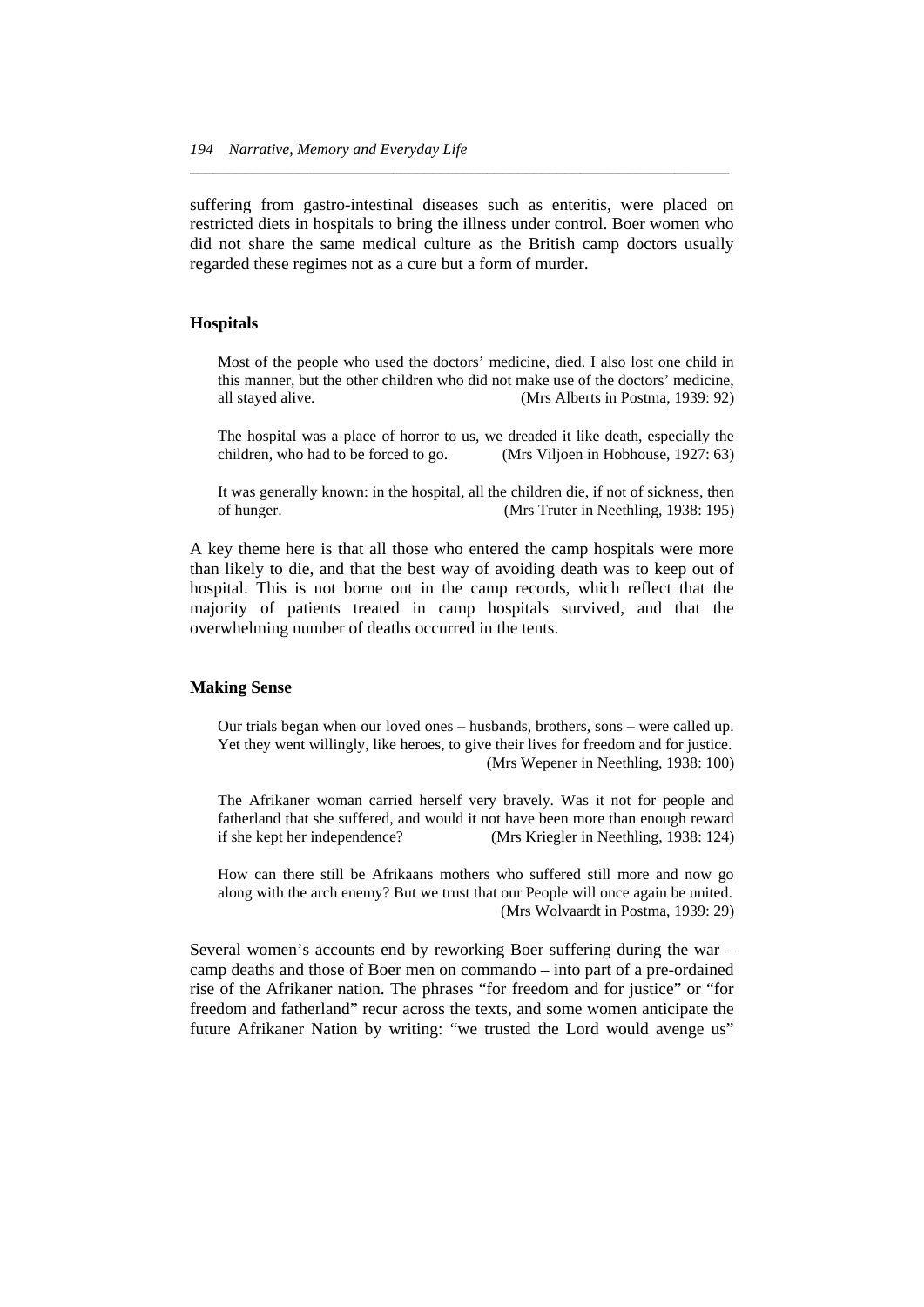(Mrs Van der Berg in Hobhouse, 1927: 31) and "we trust that our People will once again be united" (Mrs Louw in Neethling, 1938: 29).

*\_\_\_\_\_\_\_\_\_\_\_\_\_\_\_\_\_\_\_\_\_\_\_\_\_\_\_\_\_\_\_\_\_\_\_\_\_\_\_\_\_\_\_\_\_\_\_\_\_\_\_\_\_\_\_\_\_\_\_\_\_\_\_\_\_\_\_\_\_\_* 

#### **Forgetting the Everyday in Narratives of Traumatic Pasts**

In considering the absence of 'everyday' memories in the three collections of testimonies, it is necessary to locate these accounts in the context of Afrikaner nationalism for as sketched out above, they were produced during a period of intense nation-building. Vogelsang (2002) has explored the process of remaking history in former Soviet states – her study focuses on Simferopol in the Crimea – through a 'remembering the forgotten' that has occurred since the end of Soviet rule. She argues that re/creating history in the context of nationbuilding encourages people to remember 'correctly' the traumas they suffered under Soviet domination, now that they have the freedom to do so and are no longer oppressed and silenced by an authoritarian regime. These stories of past oppression, long denied and suppressed but now brought to the surface, constitute the new history of a now-liberated nation, whose people are united by their shared experience of past injustice.

 Vogelsang holds that this had led to the assumption that there was no 'normal life' under Soviet rule, and that all legitimate memories about the past are those that are traumatic and were repressed. Memories of ordinary people going about their everyday lives have now been 'forgotten' in favour of 'worthy' memories of suffering. Vogelsang insists that official campaigns of remembering always involve official campaigns of forgetting, and in the South African case women testimony writers 'forgot' memories of everyday camp life because their narratives were produced for expressly political, nationalist purposes.

 Many commentators have stressed the significance of concentration camp memories of victimhood and suffering to the formation of Afrikaner nationalism:

After 1902, Afrikaner women and their suffering during the war remained in the forefront of popular consciousness, serving an important political function in the development and deployment of Afrikaner nationalism. (Brink, 1990: 279)

The deaths in the concentration camps gave Afrikaners common victims to mourn and common grievances to nurture. As such the camps constituted a shared national tragedy, destined to have an enduring effect well beyond the war itself.

(Grundlingh, 1999: 22)

The testimonies in *Stemme Uit Die Verlede* and *Mag Ons Vergeet?* in particular, were closely associated with the Afrikaner nationalist project. Remembering 'the worst' aspects of camp life and describing the camps as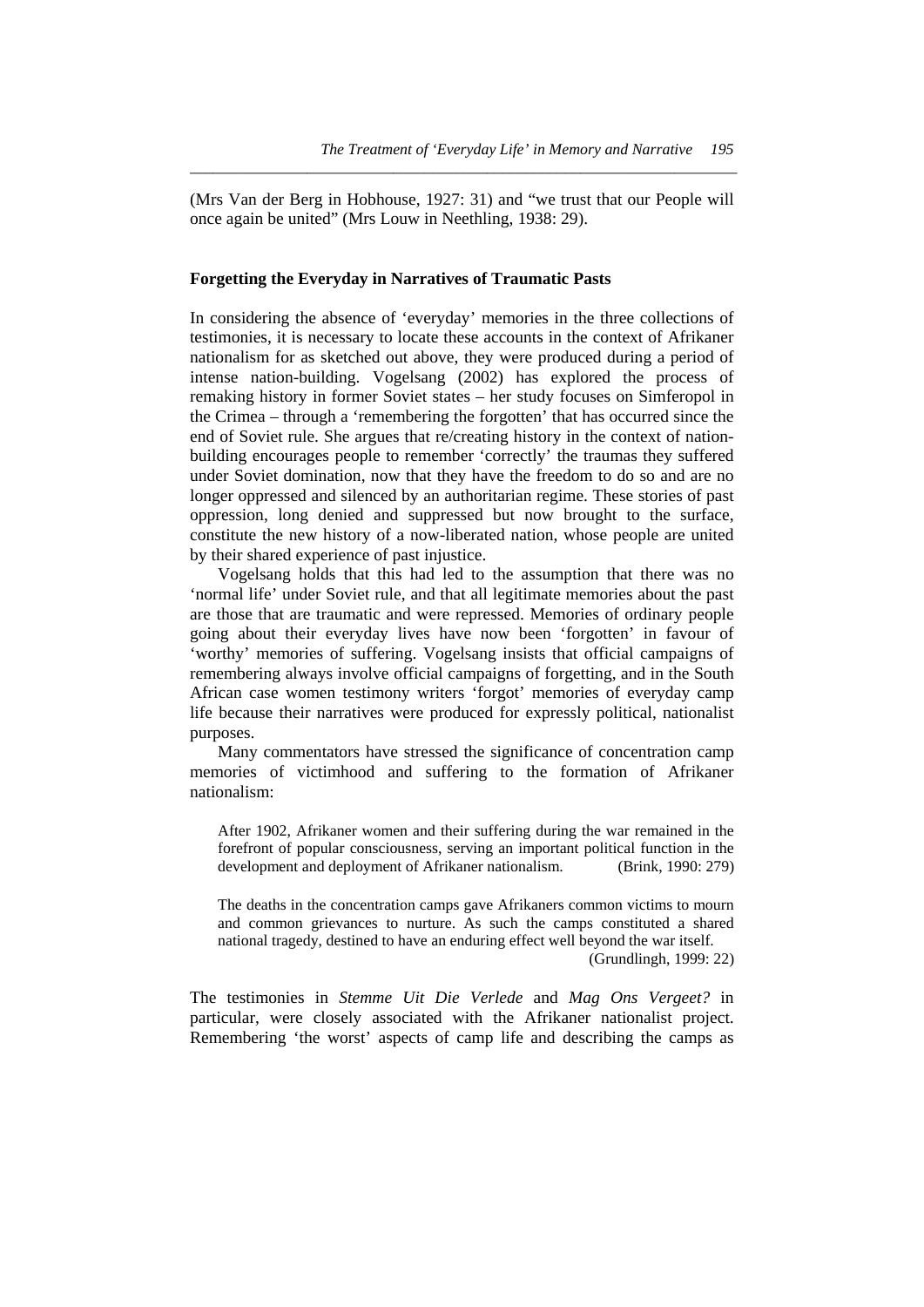places of 'murder' where Boer women and children were martyred in the nationalist cause, best served their political aims. This is not to suggest that memory of such things was nothing other than a nationalist construction for as Werbner points out in relation to Zimbabwe, this reduces memory to "an artefact of the here and now, as if it were merely a backwards construction after the fact" (Werbner, 1998: 2). What is interesting, however, are "the processes by which memory lives, gets realised or ruptured, is textualised, becomes buried, repressed or avoided, has its effects, and is more or less transformed" (Werbner, 1998: 2), and how the nationalist context resulted in only traumatic and politically 'correct' or expedient memories being brought into the public domain, at the expense of other more everyday memories, shown so graphically in the photographic representations.

*\_\_\_\_\_\_\_\_\_\_\_\_\_\_\_\_\_\_\_\_\_\_\_\_\_\_\_\_\_\_\_\_\_\_\_\_\_\_\_\_\_\_\_\_\_\_\_\_\_\_\_\_\_\_\_\_\_\_\_\_\_\_\_\_\_\_\_\_\_* 

 By explicitly re/producing in a ubiquitous way narratives which inscribed collective death and suffering in place of the everyday experiences of individuals, the greatest political capital could be generated by those seeking to further a nationalist agenda: this was post-war 'memory work'. Gillis stresses that memory work is always "embedded in complex class, gender and power relations that determine what is remembered (or forgotten), by whom, and for what ends"(Gillis, 1994: 3). In this instance, nationalist politicisation of the concentration camps led to British cruelty and barbarism and Boer suffering replacing memories of ordinary, everyday life in women's camp testimonies.

#### **Notes**

- 1. I have translated all extracts from Neethling's *Mag Ons Vergeet?* and Postma's *Stemme Uit Die Verlede* into English from the Afrikaans.
- 2. An extended and modified version of this paper appears in Graeme Dunstall and Barry Godfrey (eds) (2005, in progress) *Global and Local: Comparative Histories of Crime and Criminal Justice in Europe and Empire c.1800-1940*, Cullompton, Devon, Willan Publishing.

#### **References**

- Bovone, L. (1989) "Theories of Everyday Life: a Search for Meaning or a Negation of Meaning?" *Current Sociology* 37, 1, pp.41-59.
- Brink, E. (1990) "Man-made women: Gender, class and the ideology of the volksmoeder", in C. Walker (ed) *Women and Gender in Southern Africa to 1945*, Cape Town, David Philip.
- Concentration Camps Commission (1902) *Report on the Concentration Camps in South Africa by the Committee of Ladies appointed by the Secretary of*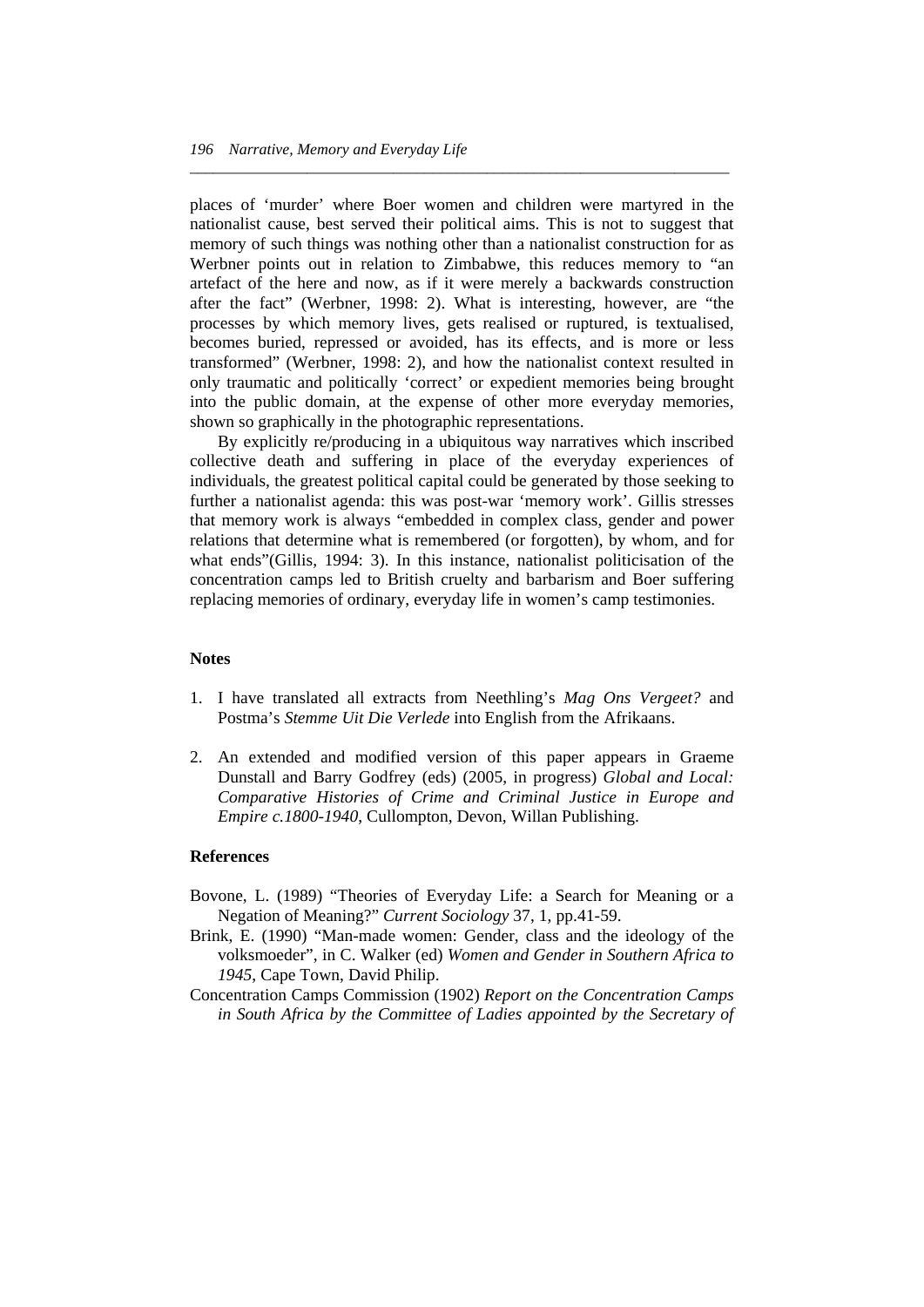*State for War, containing reports on the camps in Natal, the Orange River Colony and the Transvaal*, London, HMSO, Cd.893.

*\_\_\_\_\_\_\_\_\_\_\_\_\_\_\_\_\_\_\_\_\_\_\_\_\_\_\_\_\_\_\_\_\_\_\_\_\_\_\_\_\_\_\_\_\_\_\_\_\_\_\_\_\_\_\_\_\_\_\_\_\_\_\_\_\_\_\_\_\_\_* 

- Cuthbertson, G., Grundlingh, A. and Suttie, M. (2002) (eds) *Writing a Wider War: Rethinking Gender, Race, and Identity in the South African War, 1899-1902*, Athens, Ohio University Press and Cape Town, David Philip.
- Dampier, H. (2005, in progress) "Women's Testimonies of the Concentration Camps of the South African War, 1899-1902 and After" (ffd), PhD thesis, University of Newcastle.
- Gillis, J.R. (1994) (ed) *Commemorations: The Politics of National Identity*, Princeton, New Jersey, Princeton University Press.
- Gillis, J.R. (1994) "Memory and Identity: The History of a Relationship", in J.R. Gillis (ed), *Commemorations: The Politics of National Identity*, Princeton, New Jersey, Princeton University Press.
- Grundlingh, A. (1999) "The Bitter Legacy of the Boer War", *History Today*, November 1999, pp.21-25.
- Highmore, B. (2002a) (ed) *The Everyday Life Reader*, London and New York, Routledge.
- Highmore, B. (2002b) *Everyday Life and cultural Theory: An Introduction*, London and New York, Routledge.
- Hobhouse, E. (1927) *War Without Glamour. Women's War Experiences Written By Themselves, 1899-1902*, Bloemfontein, South Africa, Nasionale Pers Beperk.
- Hobhouse, E. (1902) *The Brunt of the War and Where It Fell*, London, Methuen & Co.
- Maffesoli, M. (1987) "The Sociology of Everyday Life (Epistemological Elements)", *Current Sociology* 37, 1, pp.1-16.
- Neethling, E. (1938) *Mag Ons Vergeet?*, Kaapstad, Nasionale Pers, Beperkt.
- Postma, M.M. (1939) *Stemme Uit Die Verlede*, Johannesburg and Pretoria, Voortrekkerspers Beperk.
- Stanley, L. (2005, in press) *Mourning Becomes … Post/Memory and the Concentration Camps of the South African War*, Manchester, Manchester University Press and New Brunswick, Rutgers University Press.
- Van Heyningen, E. (2002) "Women and Disease: The Clash of Medical Cultures in the Concentration Camps of the South African War", in G. Cuthbertson, A. Grundlingh and M. Suttie (eds) *Writing a Wider War: Rethinking Gender, Race, and Identity in the South African War, 1899- 1902*, Athens, Ohio University Press and Cape Town, David Philip.
- Vogelsang (2002) 'Remembering the Forgotton: Researching a Repressed Past – Some Theoretical Thoughts', PhD Thesis, University of Manchester.
- Walker, C. (1990) (ed) *Women and Gender in Southern Africa to 1945*, Cape Town, David Philip.